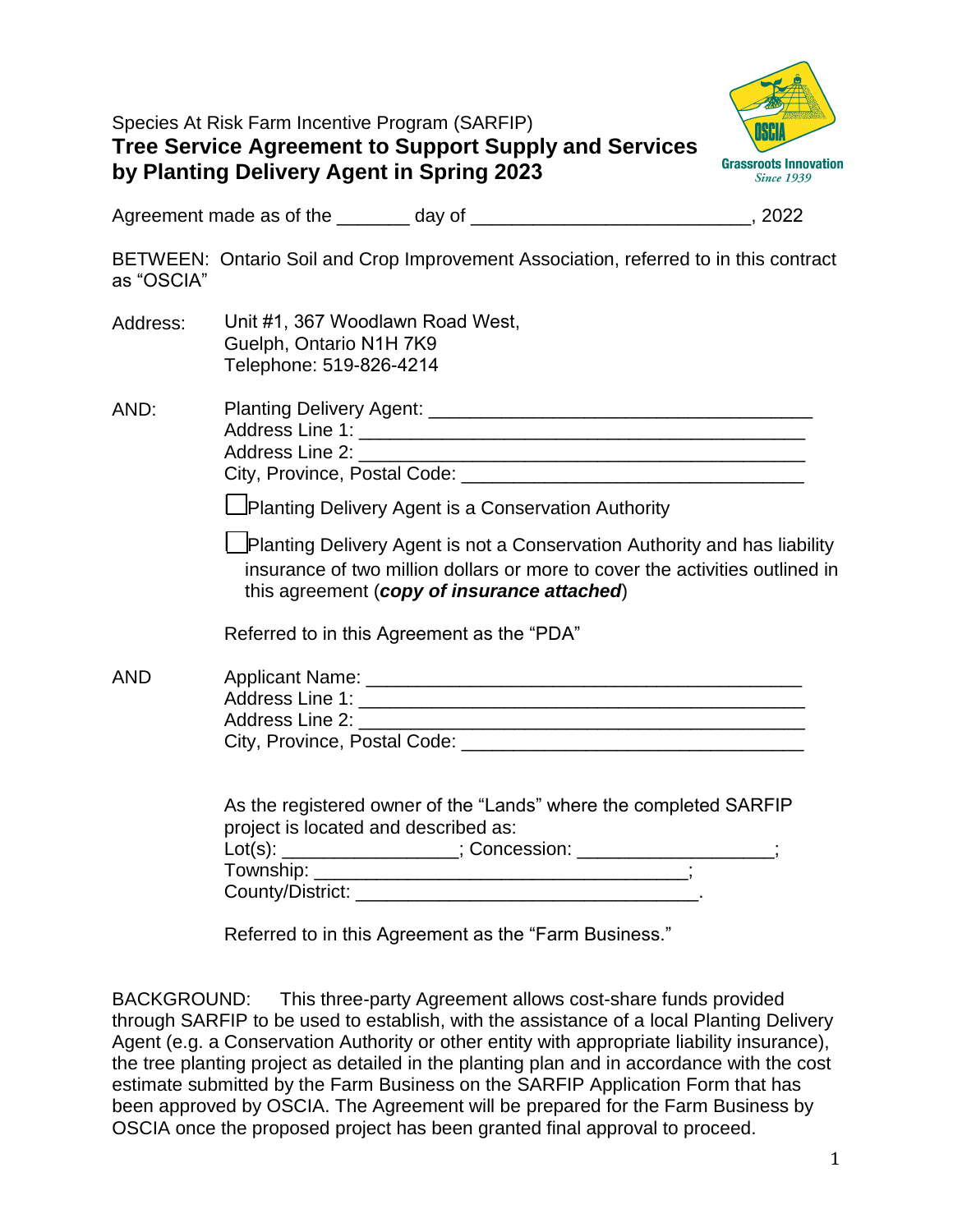OSCIA is delivering SARFIP, and has signed a separate contract for funding support with the Ontario Ministry of the Environment, Conservation and Parks.

The PDA, Farm Business and OSCIA agree to the following:

- 1. The Farm Business agrees to have the PDA coordinate the planting activities on the Lands in accordance with the approved SARFIP Application Form. The farm business is responsible to investigate and acquire all required permits prior to the actual work commencing. Actions must be compliant with all necessary legislation including the federal Species-at-Risk Act, provincial Endangered Species Act and Fish and Wildlife Conservation Act. Authorizations may be required, please contact your local Ontario Ministry of the Environment, Conservation and Parks office for more information.
- 2. The Farm Business will pay the PDA one hundred per cent (100%) of the determined value of the Tree Service Agreement. The PDA will issue a receipt to the Farm Business. The receipt will be added to other eligible project expenses and submitted by the Farm Business to OSCIA at the time of claim and before the December 15, 2022 claim submission deadline.
- 3. Upon submission of the Claim Form, and all project terms and conditions being satisfied, OSCIA will issue the SARFIP funding contribution (not to exceed the originally-allocated amount) to the Farm Business.
- 4. The PDA will ensure the trees/shrubs identified in the approved SARFIP Application Form are provided and planted on the Lands when soil and weather conditions are favourable in the 2023 spring season.
- 5. The Farm Business agrees, to the best of their ability, to protect the trees from perils including fire, livestock, pests (e.g. mice, insects, disease, etc), machinery damage, and excessive weed growth, and not to cut or destroy the trees for a minimum of fifteen (15) years after planting.
- 6. The term of this Agreement shall be for fifteen (15) years unless terminated sooner, as provided for below. There is no requirement to enter this Agreement onto the title of the property.
- 7. The Farm Business shall notify OSCIA and the PDA in writing within thirty (30) days prior to any planned change of use or ownership of the Lands for the duration of the Agreement. Neither OSCIA nor the PDA will object to a sale of the property. The sale of the Lands shall terminate the Agreement. If such a sale should occur, OSCIA and the PDA would ask for the opportunity to discuss original project objectives and reasonable management options with the new owner. The Agreement is not binding on subsequent owners.
- 8. The Farm Business grants to OSCIA and the PDA and its agents a right of entry onto the project site at all reasonable times and with prior notification for the duration of this Agreement. An appropriate biosecurity protocol will be followed.
- 9. The PDA is not responsible for the failure of trees/shrubs to become established, but will make all reasonable efforts to see the project is properly designed and carried out.
- 10. The Farm Business shall indemnify OSCIA and the PDA, its officers, directors, employees and agents against, without limitations, any and all claims, demands, costs, liabilities, expenses, losses, damages or any other problem arising from advice, information, practices, structures or construction provided to the Farm